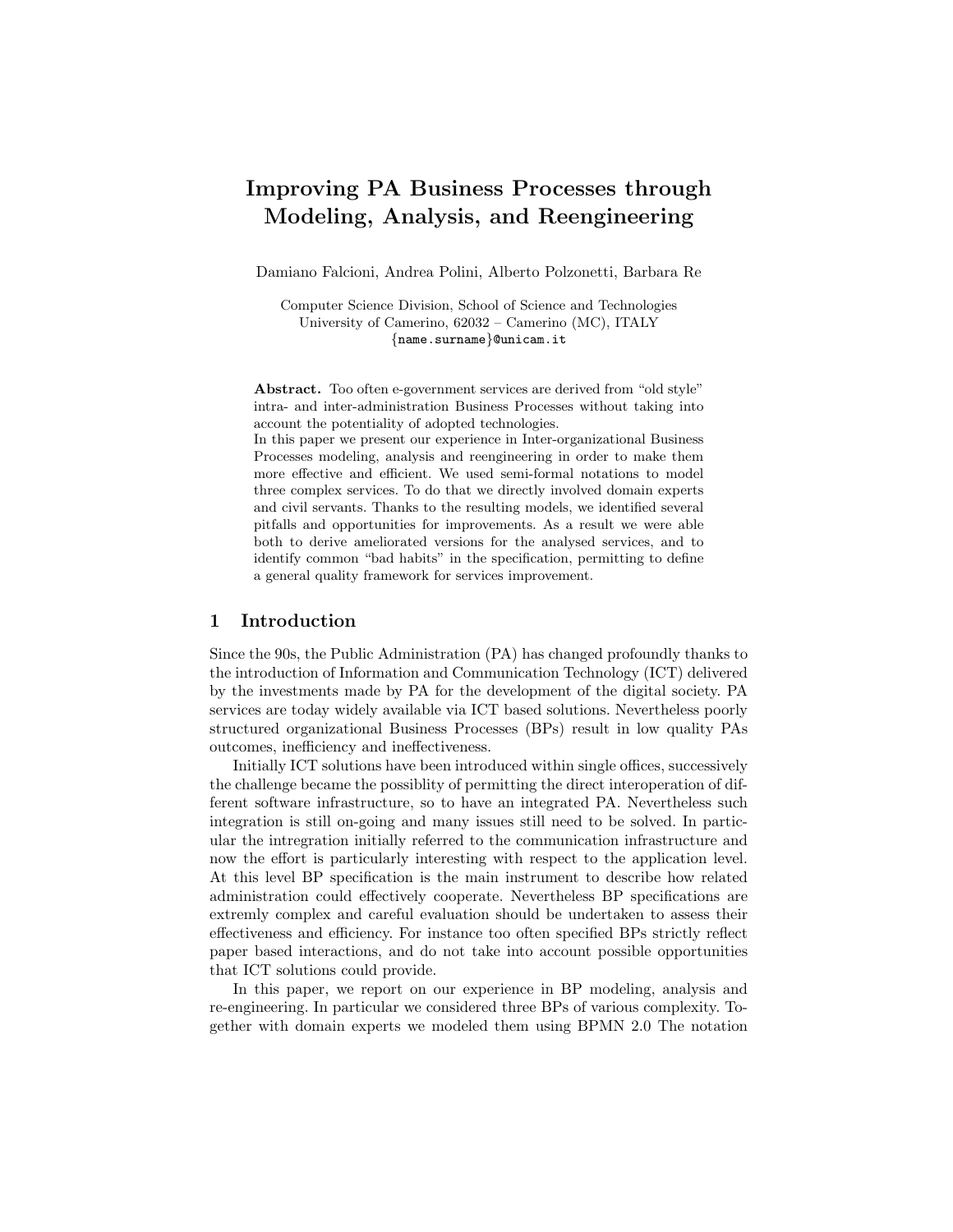resulted to be highly intuitive so to permit the easy exchange of information and idea between technology and domain experts. Thanks to the notation we were able to identify common pitfalls and to suggest solutions for re-engineering processes.

The rest of the paper is organized as follows. The next section presents related works, whereas Section 3 introduces basic concepts in BP modeling. In Section 4 we describe the various case studies and then in Section 5 we report the derived quality framework. Finally, before drawing some conclusions and opportunities for future work in Section 7, we describe the re-engineering phase.

## 2 Related Work

Modelling and re-engineering PA BPs are quite complex tasks. It is well know that between 60re-engineering is considered a mean of rightsizing government. At the same time it is a possibility for information systems redesign [1]. Generally speaking several approaches can be found in the literature regarding the reengineering of BPs for improving government. This aspect has been discussed in general by the US federal government and the US Department of Defense in [2] and with respect to specific context of use, e.g. department organization in [3], and electronic voting in [4]. In literature there are also example of more structured approaches. In particular, in [5] the authors discuss a methodology to support an integrated environment that can be used for better law and process redesign by performing formal analysis on the BP specification. These approaches are different from what we propose here since they do not particularly face the challenges of complex inter-organizational BP, where communication and coordination play a fundamental role.

## 3 Business Process Modeling

Technically services are modelled and implemented using notations and tools based on the BP concept. "A BP is a collection of related and structured activities undertaken by one or more organizations in order to pursue some particular goal. Within an organization a BP results in the provisioning of services or in the production of goods for internal or external stakeholders " [6]. In addition to the BP concept collaborative BP represents an issue in order to reach the suitable point of view able to represent the right abstraction level [7]. Recent works show that BP modelling has been identified as a fundamental phase in Business Process Modeling (BPM). The quality of BPs resulting from the BP modelling phase is critical for the success of an organization. Its importance exponentially grows in order to support inter-organization process and related service delivery. Different classes of languages to express BPs have been investigated and defined. There are general purpose and standardized languages, such as the BPMN 2.0 [8] or the Event-Driven Process Chain [9] and many others. There are also more academic related languages, being the Yet Another Work-flow Language [10], based on Petri Nets, the most prominent example.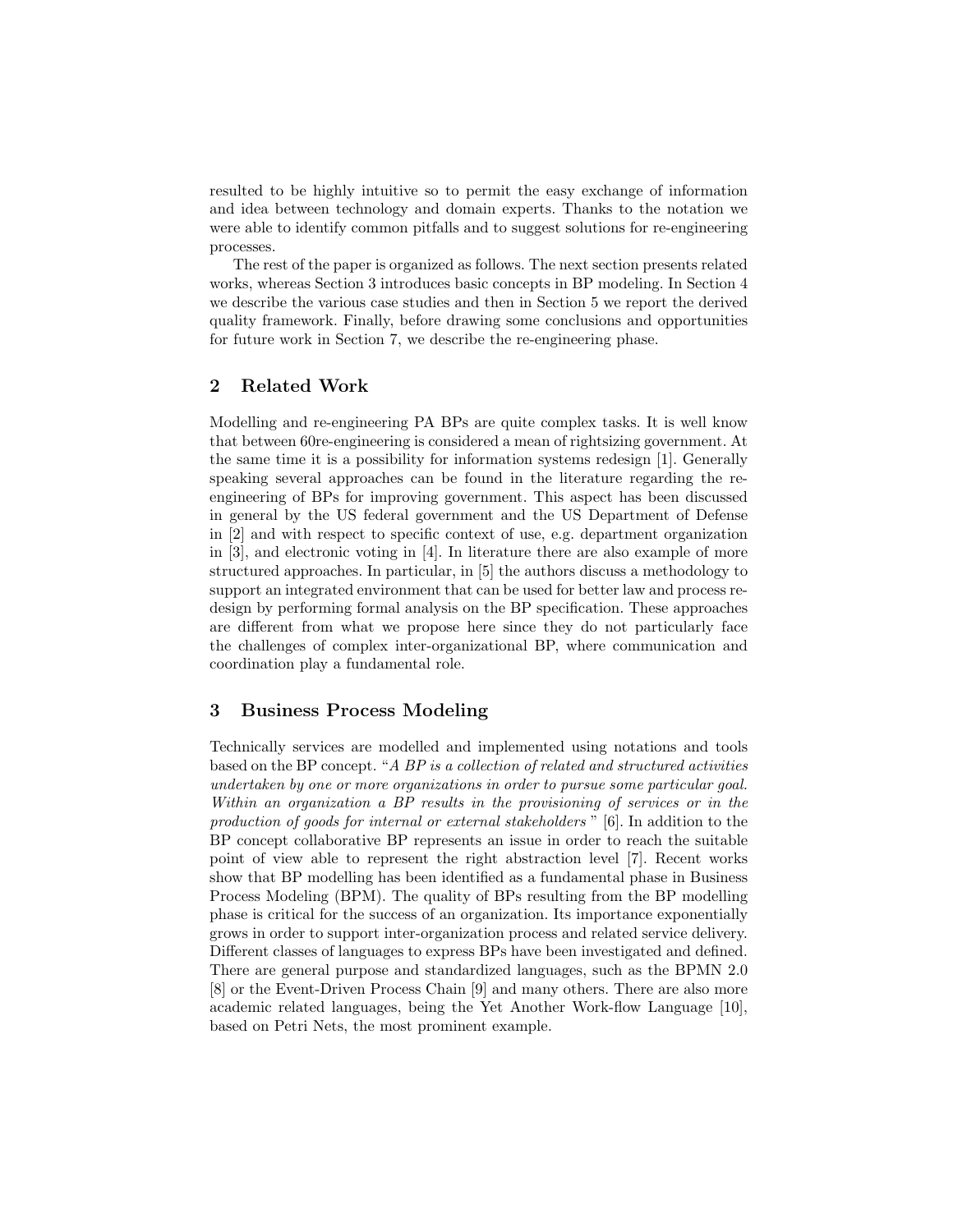In our work we refer to BPMN 2.0 [8] an Object Management Group (OMG) standard. This is certainly the most used language in practical context also given its intuitive graphical notation. We mainly use collaboration and conversation diagrams in order to have a complete representation both of internal process as well as of the message exchange structure. In particular, conversation diagrams are suitable to models message exchange between participants that together achieve a common goal.

## 4 Case Studies

The work we present relies on three real case studies concerning PA provided services. All of them are examples of inter-organizations BP with several interactions between PAs. In particular, the considered services are:

- **Family reunion** this is a service available for people legally residing in Italy which can apply on behalf of their relatives (spouse, depending parents, children less than 18 years old) for the purpose of family reunion and only after having provided evidence of their status with respect to "sufficient" incomes and a permanent address.
- **Grant citizenship** this is a service used to ask for Italian citizenship by a foreigner or stateless person who has married to an Italian citizen or who is continuously residing in Italy since not less then three years.
- **Bouncer registration** this is a service used to register bouncer in order to carry on their activity within public places.

The first and the second service require complex and inter-organizational BPs and they are in place for several years now, therefore can be considered deeply tested. To give a quantitative indication in 2010 the Prefecture of Ancona (the capital city of Marche Region, in Italy) received 469 applications for family reunion and 760 applications for granting citizenship. For what concerns the bouncer registration service, even if it presents a simple scenario, we choose it because its deployment is still on-going. We had the opportunity then to intervene and contribute to its development. In the following of this section we illustrate the different processes, and we provide some data useful to have an idea of their complexity. For each process we developed a BPMN 2.0 specification in the form of a collaboration diagram that we do not report here given its graphical complexity and needed space<sup>1</sup>. In the following we provide a general description of each service, as they have been initially described by domain experts in the form of scenario specifications.

<sup>&</sup>lt;sup>1</sup> Source of process models can be find in: http://ueg.blog.cs.unicam.it/?p=414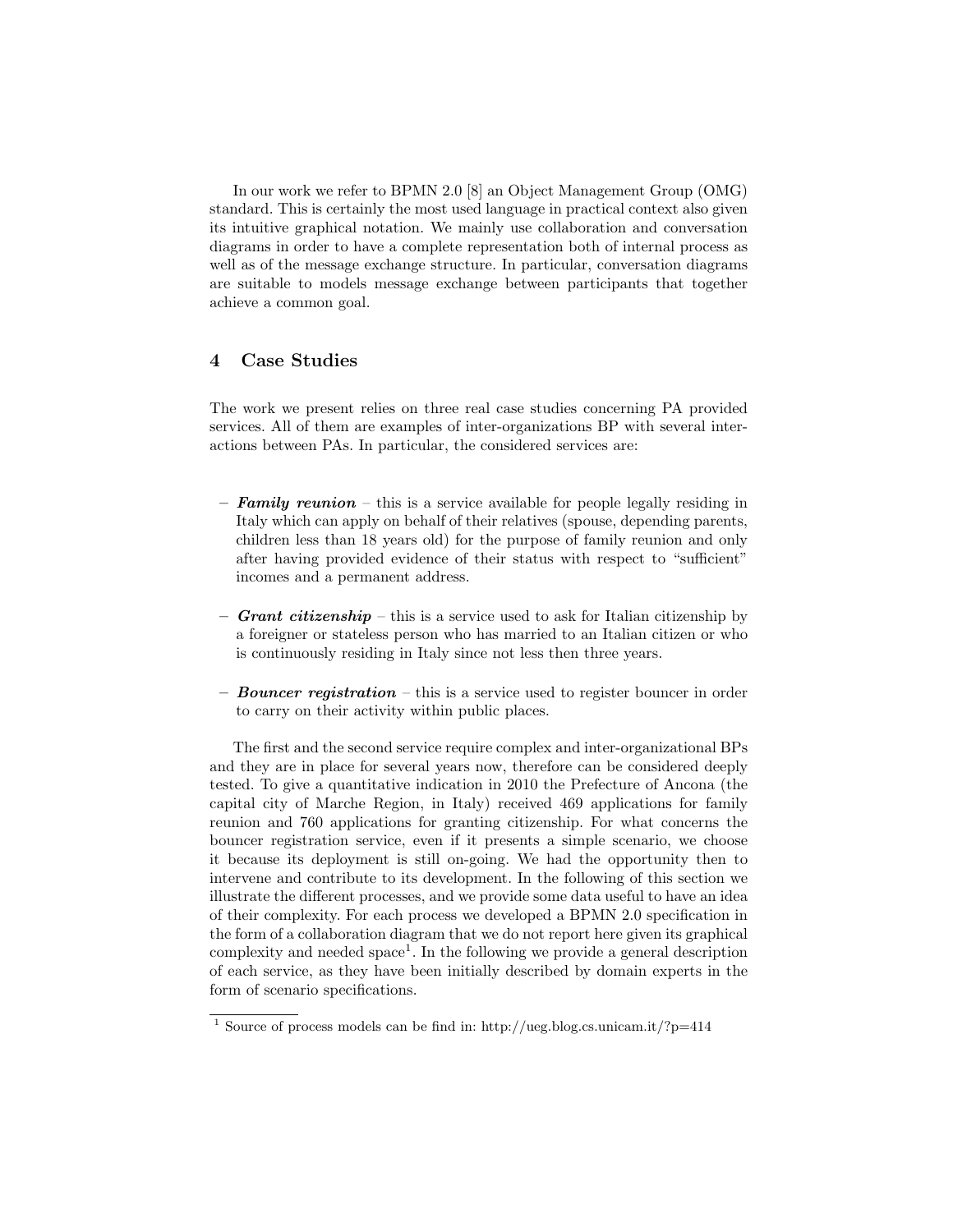**Family Reunion.** The family reunion service is based on the principle of "family unity". In 1986 the first immigration law was promulgated in Italy as a result of the large number of applications submitted by foreigners in order to be reunite with their relatives. The Law went through several changes before the current version. The latest changes have been made by the legislative decree of 3 October 2008, n. 160 and then by Law 15 July 2009 n. 94 named "Measures for public safety".

Several participants are involved in the delivery of this service. The beneficiaries are both the foreigner, which applies for family reunion (or a patronage that acts on his/her behalf), and the family members to be reunited. The different PAs involved in the service delivery are:

- The Prefecture is the main driver of the process, on behalf of the Department for Civil Liberties and Immigration of the Ministry of Interior according to the geographical location of the applicant.
- The Police headquarters is in charge of public security controls and they give opinions on the feasibility of the application.
- The Italian authorities abroad (consulate or embassy) is responsible for verifying the subjective requirements.
- The Ministry of Foreign Affairs communicates the result of the procedure to the Italian authorities located in the state of the requesting beneficiary.
- The Ministry of Finance is in charge of releasing the fiscal code for the incoming relative.

To support the process the Department for Civil Liberties and Immigration of the Ministry of Interior developed and deployed a "one stop shop" service for immigration, named SPI. All the 106 Italian prefectures can access and use the system, which permits to the beneficiaries to electronically apply and verify the status of the request, via a secured access. The main steps of the BP supported by the SPI are described in the following.

- 1. The BP starts with a reunion application done by beneficiaries living in Italy using a downloadable software client freely available after registration.
- 2. The application is managed by the SPI and assigned to a prefecture that asks, for public safety constraints, to the Police Headquarters and than invites the beneficiary to the Prefecture in order to check her/his status. Both the opinions from police and Prefecture may be cause of application rejection. Otherwise in case of acceptance the Ministry of Foreign Affairs provides the go-ahead ("nulla osta").
- 3. After the release of the "nulla-osta" the relative that has to be reunited goes to the Italian consulate or embassy in its country, and proving some specific requirements asks for VISA in order to come to Italy.
- 4. Once in Italy the foreigner must go (within 8 days) to the Prefecture in order to register his/her arrival in Italy, to receive the fiscal code, thanks to the interaction with the Ministry of Finance, and to finally obtain the residence permit.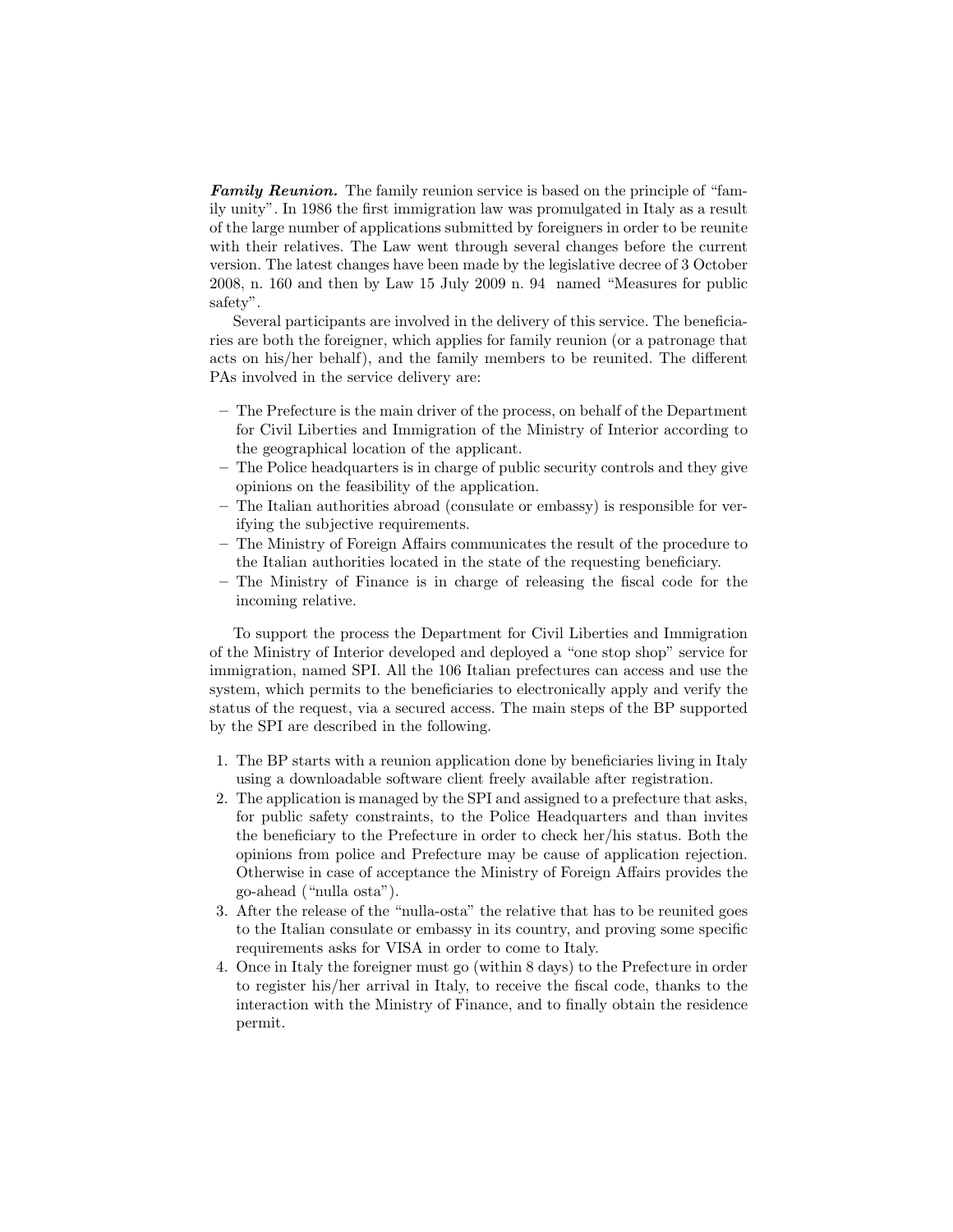**Grant Citizenship.** Grant citizenship is a service to be used by foreigners and stateless persons to ask for Italian citizenship. The first regulation is the Law of 13 June 1912, n. 555 implementing the concept of family relationships assigning a position of absolute pre-eminence of the husband respect to his wife, at that time commonly recognized. After several law evolutions currently the law n. 91 5/2/1992 declares as main principle that of "ius sanguinis". At the same time, taking into account the strong migration occurred in our country, people can obtain Italian citizenship for marriage or after long residence.

Several participants are involved in such service. The beneficiary is the foreigner which applies for Italian citizenship and the participants are the different Public Administrations involved in the service delivery as following:

- The Prefecture, on behalf of the Department for Civil Liberties and Immigration of the Ministry of Interior according to the geographical location of the request, is the main actor and drives the process, receiving the request, checking the requirements and giving the opinion;
- The Ministry of Interior receives electronically the request and the documentation, checks them, valuates the instance and took the final decision;
- The Municipality officiates to the new citizen sworn;
- The Ministry of Foreign Affair, Police headquarters, Ministry of Justice and public security offices such as Information Agency and External Security, Information Agency and Internal Security, give their opinions on the application.

In order to support the process the Department for Civil Liberties and Immigration of the Ministry of Interior decided to develop an electronic system, named SICITT, suitable to manage requests and documentations for granting citizenship. SICITT satisfies the needs of the Ministry of Interior to communicate with other offices involved in the process of grant citizenship mainly to obtain the opinions. It is in use in all the Prefectures and in almost every policeheadquarter. The main steps of the BP supported by SICITT are described in the following.

- 1. The process starts with a request done by the foreigner by ordinary mail or delivered by hand to the Prefecture. The SICITT foresees that an employee uploads the request.
- 2. Document verification is the next step according to the following conditions.
	- a) The prefecture asks to complete the documentation in case some document is missing. Then the applicant has to produce and deliver the required documents to the Prefecture, otherwise the citizenship office begins the procedure for instance rejection.
	- b) The prefecture notifies the begin of the rejected procedure if some requirement is not satisfied. In 30 days the applicant has to solve such condition otherwise the request will be classified as inadmissible.
- 3. On the other side when the documentation is complete and all the requirements are satisfied.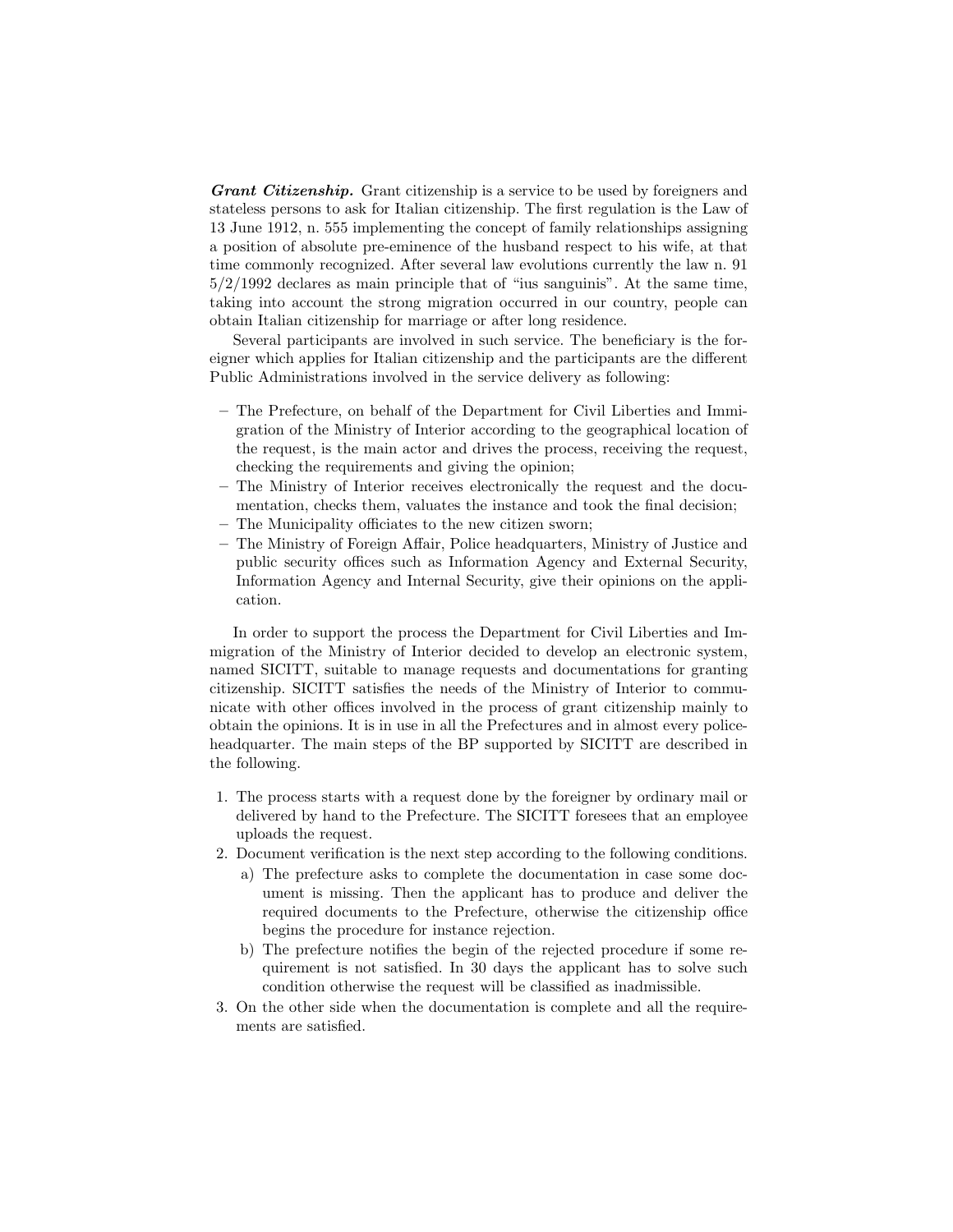- The request inserted in SICITT becomes visible to the police-headquarters that checks the absence of impediments, and then expresses an opinion. If the Prefecture does not receive the police-headquarters opinion in 6 months, it solicits the office.
- Only after receiving the opinion of the police-headquarters, the Prefecture sends its opinion to the Ministry of Interior. Contemporary to the receiving of the application to the Ministry of Interior, the SICITT automatically sends a request of information to other involved offices.
- Only after receiving all the opinions, the Ministry of Interior verifies the instance and it can decide to: (i) ask for an integration of the documents; (ii) start the procedure for the rejection of the instance; and (iii) confirm grant citizenship. Any final decision is sent to the Prefecture that is in charge to notify the applicant about the decision.
- In case of confirmation, the Prefecture asks to the municipality to call the applicant for the oath. Only after the communication that the applicant has sworn, the process is closed.

**Bouncer Registration.** The bouncer is a person employed by a cinema, recreation ground, nightclub or similar establishment to prevent troublemakers from entering or to reject them from the premises. In Italy, a national registry has been created according to the Ministry of Interior decree of 6 October 2009.

Several participants are involved in the provisioning of such a service. The beneficiaries are the managers of public place or vigilance institute that do the request, and the bouncer who will be registered in the list. The participants are the different PAs involved in the service delivery. In particular, we refer to the following:

- The Prefecture, on behalf of the Department of Public Security of the Ministry of Interior according to the geographical location of the place, has to receive the request and decides for granting or rejecting decree;
- The Police headquarters and several police departments such as Police anticrime, General Investigation division and Special Operation (Italian acronym DIGOS) that give their opinions.

To guarantee the process the Department of Public Security of the Ministry of Interior is developing an application, named BTF to electronically manage the requests of inscription in the registry. Up to now the BTF is going to be used by all the Prefectures and the police-headquarters, but it is expected that in a second phase it will support a fully interactive service. The main steps of the BP supported by BTF are described in the following.

- 1. The process starts with a request delivered by hand or by ordinary mail, from a manager of a public place or of a vigilance institute, to the Prefecture in charge to manage it. The request is successively manually uploaded into the BTF by an employee.
- 2. The Prefecture proceeds with the documents verification, it may happen that the documentation is incomplete. In this case it asks for integration to the applicant.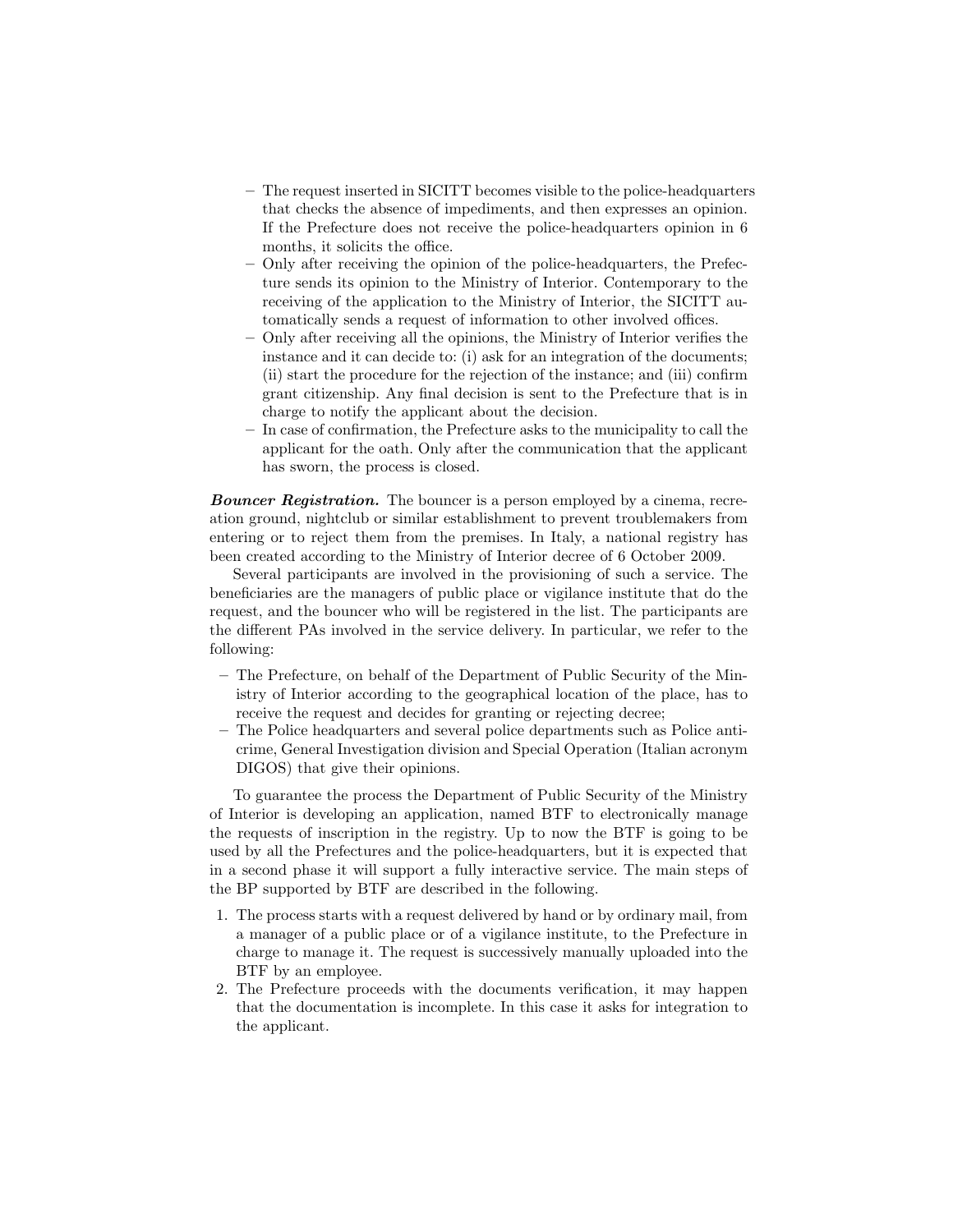- 3. When the documentation is complete, the Prefecture analyzes it and then waits for the opinion from the police-headquarters that has to come within two weeks. If the Prefecture does not receive the opinion, it has to solicit the police-headquarters.
- 4. Before giving the opinion, the police-headquarters asks to other police offices, Police anti-crime and DIGOS, for receiving more information about the bouncer.
- 5. After receiving all the opinions from all the police-headquarters, the Prefecture decides the instance. If it is positive the inscription in the list of bouncers is authorized, otherwise the request is rejected.

Case Studies modeling with BPMN 2.0. The scenarios informally described above are made complex by the many possible exceptions which can occur after their activation. It was quite clear that a natural based language specification would have shortly ended in chaotic descriptions. In cooperation with the domain experts we started to model each BP using BPMN 2.0. This notation resulted enough intuitive for domain experts and with our help we managed to derive diagrams for each BP. The first step has been the definition of involved actors and of the communications intervening among them. This led to the definition of the BPMN 2.0 communication diagrams for each case scenario.

Successively we iterated several times in order to define the collaboration diagram for each service. As said, given space constraints, we do not report the diagrams here, nevertheless some number can roughly provide an idea of the complexity of such BPs. For the different classes of graphical constructs provided by BPMN 2.0, Table 2 reports the number of instances which are included in the different BPs for each different class of constructs. It is worth mentioning that each message exchange typically introduces complex relationships among different actors (pools), leading to intricate workflow scenarios. Moreover unnecessary synchronizations, caused by message exchange, tend to reduce the degree of parallelism possibly leading to BPs lasting longer than necessary.

|                      |    |    | Pools Activities Events Decision Points Message Flow |    |
|----------------------|----|----|------------------------------------------------------|----|
| Family Reunion       |    | 74 | 29                                                   | 36 |
| Grant Citizenship    | 75 | 93 |                                                      | 62 |
| Buncher Registration | 16 | 24 |                                                      |    |

Table 1. Complexity of services under study.

## 5 A Framework for Analysis of BPs for the PA

In this section we report our findings on possible improvements for BP related to PA service delivery. Having in mind that e-government service provisioning is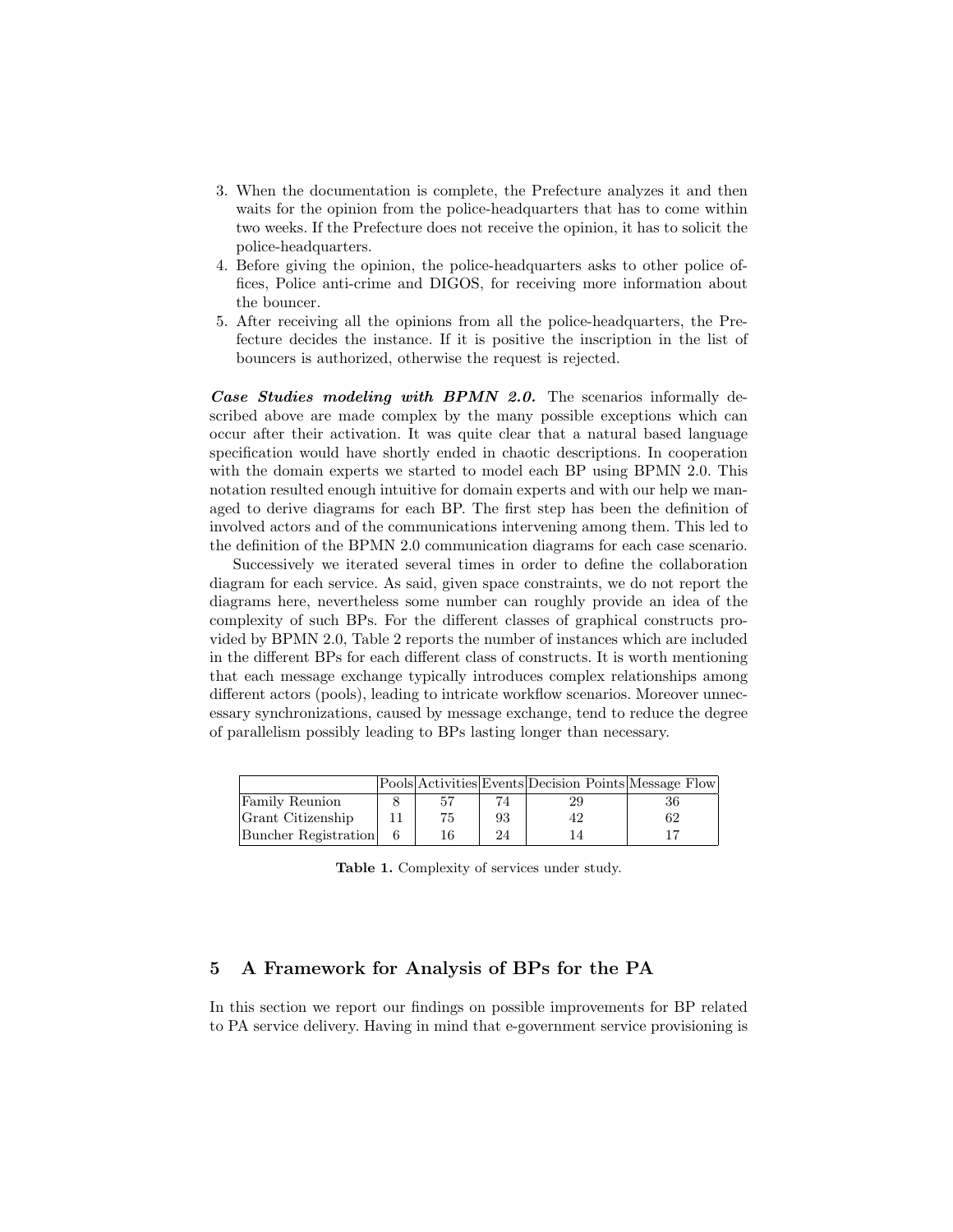the result of a close collaboration among different PA, a fundamental aspect to consider, improving quality of service, is the overall vision of the process. The optimization of the whole service delivery can be reached if and only if all intraadministration processes implemented by different PA are optimized. A delay or a lack in one organization has a negative impact on the overall quality perceived by the user. This aspect has to deal with the need to clarify, from the very beginning, which are the participants and the activities involved in the process, and how they can cooperate and share or exchange information. It is important to provide an overall view on the service in term of inter-organization processes where each view is implemented in the different PAs.

In our work we iterated many times among modeling and analysis activities. During analysis phases we tried to identify possible pitfalls leading to low quality or unjustifiably expensive BPs. Each identified issue was recorded and we successively tried to generalize and classify all of them in order to make easier their verification with respect to any modeled process. The result is a sort of quality framework that can be used to easily assess and improve BPs for the PA. Identified critical aspects can be classified in three main areas as follow.

## - Involvment of all participants in the modeled BP and resulting software system.

R1: We discovered that sometimes a participant was included in the list of involved action but no precise task was clearly assigned to it. Moreover all the involved PA has to be integrated as much as possible in the system supporting the BP. This means that when possible all the activities have to be performed on-line and all the communications between PA have to be done electronically through the IT system.

#### - Back offices integration and optimization.

R2: There must be just necessary activities and when possible those with the same input/output without process status change should be merged. We can evaluate the activities considering the value that they add to the BP. It may be useful to identify the value according functionality that has to be provided (i.e. in activities with the delivery of documentations, the values add is the document delivered, while for verification activities the value is identified as a check).

R3: Communication between PAs should be direct without intermediate steps. We refer to the case of a "word of mouth" where a participant receives a communication and immediately after the reception sends it to another participant without any kind of transformation of the received information.

R4: Document management has to be a core issue in the PA back office. Documents mainly result from the execution of a task and can represent its input and/or output. A document may be produced in an activity during the investigation phase, or it may concern a final decision. In both cases, it should be fully integrated in the BP.

R5: Documents, and more generally data, already available by one or more PA should be shared avoiding continuous requests for data to the citizens. All the documents produced during the process have to be recoverable.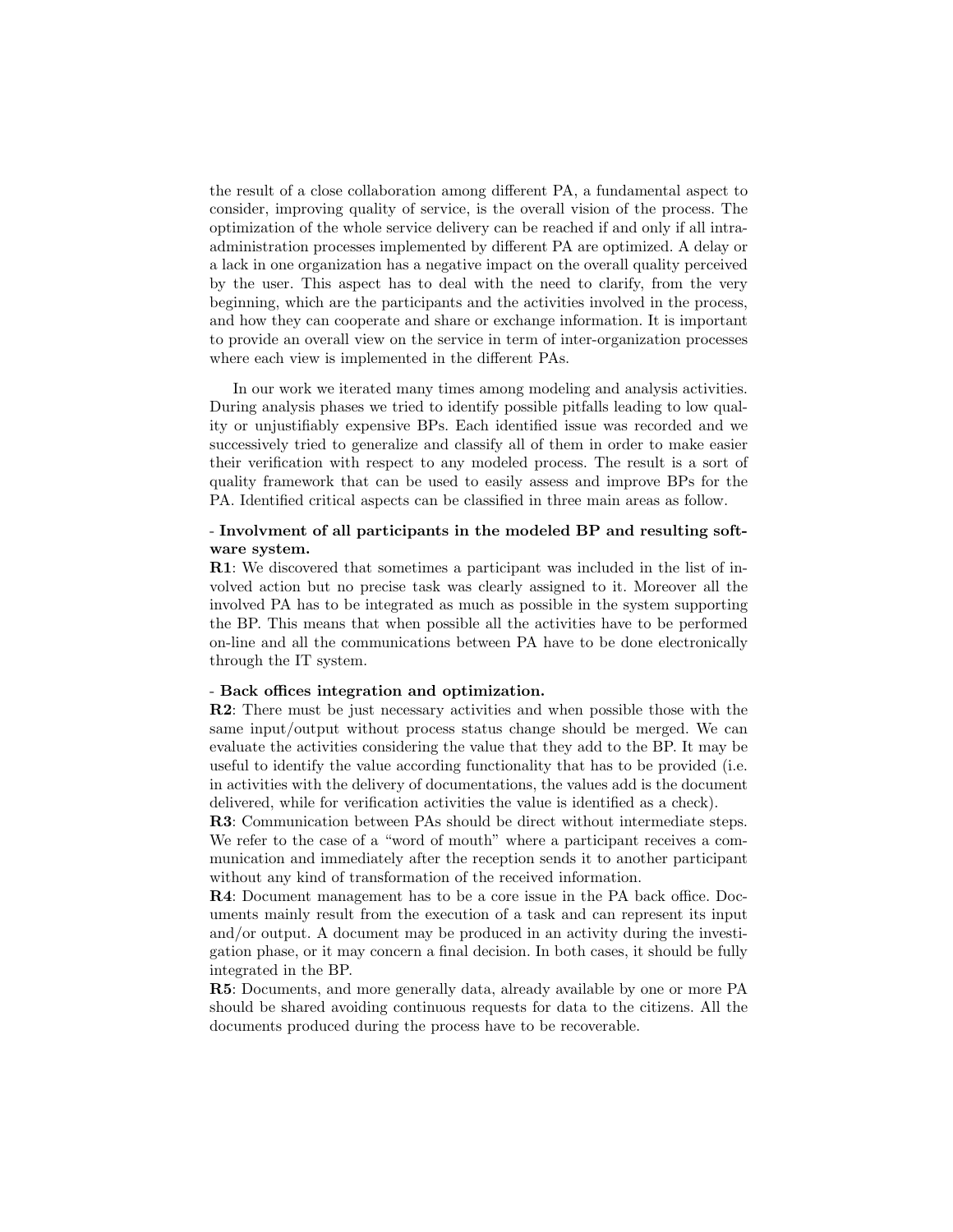#### - Communication with the users.

R6: Communications between PAs and users have to be exchanged electronically. To reach all the population and according to the problem of digital divide, it must be possible to communicate with the PA through several channels, for example mobile phones and digital television, in order to allow everyone to use the service.

## 6 BPs Re-engineering

In this section we report the interventions we have done on the various BPs in order to improve their overall quality. For each modification we report here a reference to the specific guidelines presented in the previous section, and to which the modification is related.

#### Family Reunion

[R1] - We noticed that many communications among the different offices of involved PAs were done outside the SPI system mainly using fax, even though the data exchange could have happened within the system. The re-engineering aimed at reducing such type of communications stressing the importance of PAs effective collaboration;

[R2] - The BP presents many "null added-value" activities, in particular (i) in managing the expulsion all the communications goes to the SPI and that task forward to the office in charge to complete it, (ii) the SPI has to receive the paper based confirmation from the Foreign Affairs before delivering the nulla-osta and (iii) the Prefecture delivers the nulla-osta at home to the applicant after the release. In such cases we propose the following modifications: (i) the expulsion decision is managed between the offices involved to solve the problem, (ii) the one stop-shops releases the nulla-osta after on-line check of Foreign Affair, and (iii) the Prefecture delivers the nulla-osta when the familiar to be reunite comes to Italy and visit the Prefecture.

[R2] - With respect to merge activities in the process version "as-is", the applicant fills and sends the instance after he/she is contacted by the Prefecture for delivering the documentation. This results as an on-line delivery of request. Invitation is limited to users presenting incomplete documentation.

[R5] - The introduction of the electronic transmission of the instance per se does not reduce the number of people visiting the Prefecture offices. In order to complete the application the beneficiary has to personally deliver the documents necessary to the service. The main advantage of such transmission refers to the automatic management of agenda to schedule appointments, avoiding long queues. We believe that the introduction of legally valid digital documents should be a real advantage in term of office efficiency.

[R5] - The submission of the request requires a complex sequence of operations that seems to discourage independent and direct submission by the applicant and in most of the cases the applicant asks for support to a patronage qualified to submit the request. We also noticed that application forms and documents of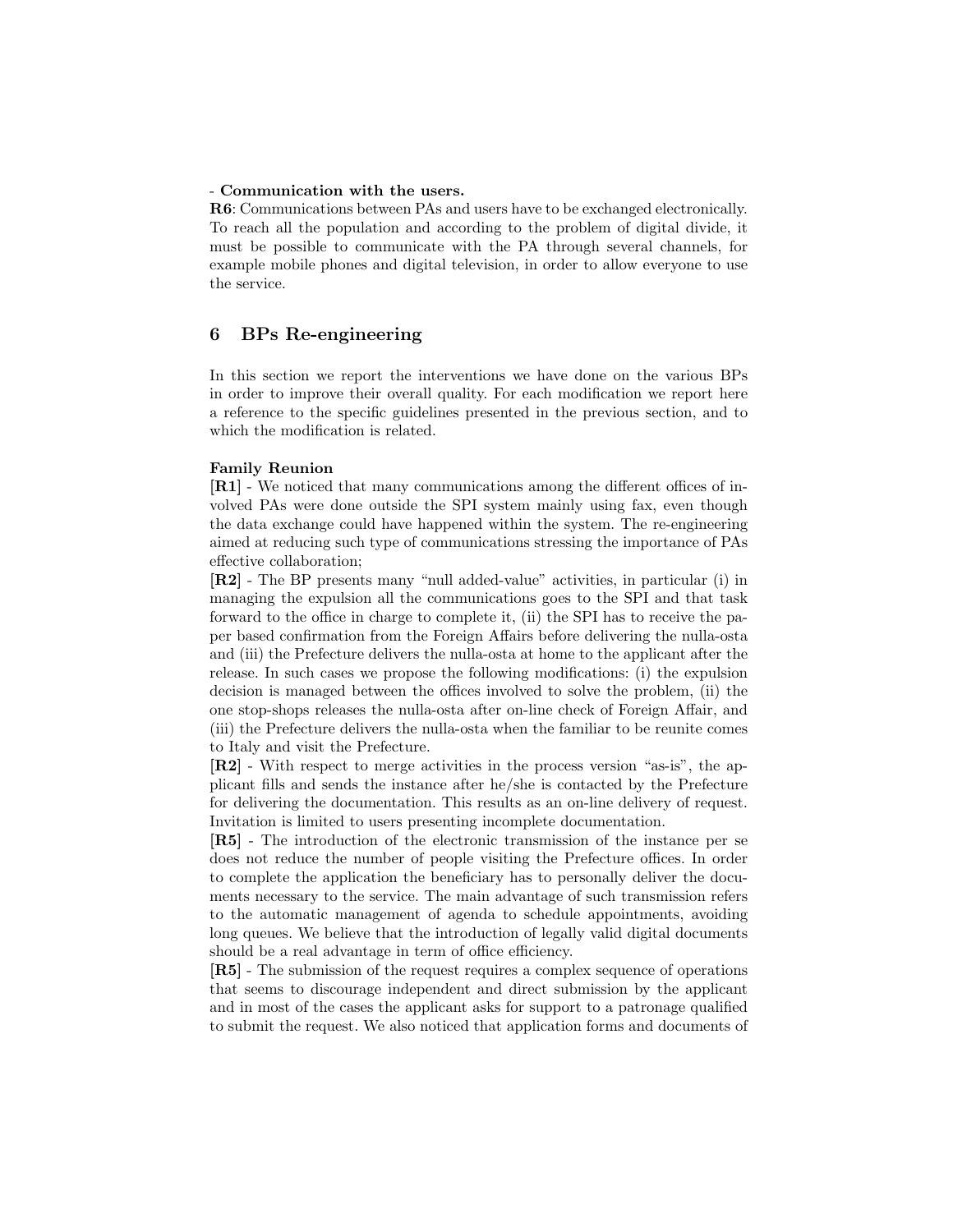instructions are written only in Italian. This increases the fear of making mistakes in the compilation compromising the successful outcome of the practice. To make easier the interaction with the users, in the "to-be" process the instance submission is done by a web application in both Italian and English, rather than with the intricate downloadable client.

[R6] - Another important issue refers to the many requests done by the administration with respect to information that they already have, or can easily obtain by other PAs. To analyse this point we refer to the "nulla-osta" that the familiar to be reunited must present to the Italian consulate or embassy in his/her country. The Prefecture records the emission of the nulla-osta in the system so, the Italian authorities abroad may easily check on-line the emission of the document. In such a way the delivery of the permission is avoided and workload for the Prefecture is reduced. It has not anynore to call and receives the applicant for delivering the original permission for the subsequently presentation to the Italian authority abroad.

#### Grant Citizenship

[R1] - The investigation activities done by the Prefecture are mainly carried on outside of the SICITT system. The re-engineering aimed at introducing the management of such activities directly within the SICITT. In this context, an observation is made on the stage of preliminary investigation conducted by the Prefecture, and then on communications between the Prefecture and the applicant. The procedure provides the ability to produce templates to create documents, but the function is not widely used. Some prefectures prefer to use local applications for easier creation of documents and to ensure the automatic conformance to the electronic protocol. Other Prefectures in the management of the investigation proceed manually using traditional document editors. In the "to-be" version the idea is to foster integration and than standardization of the Prefectures back office.

[R1] - With respect to the the integration of the different participants in the SICITT system we considered the need to introduce municipalities connections in order to implement a direct channel with the Prefecture and than with the same objective also between Prefecture and the Ministry of Interior. In the process version"as-is" the lack of connection between municipality and Prefecture leads to an exchange of information using ordinary mail. We also highlight that the exchange of information between Ministry of Interior and municipalities could be direct without involving the prefecture so to reduce its workload.

[R2] - Regarding the elimination of "null added-value" activities, instead of continuously transmitting the decree from the Prefecture to the municipality, and thanks to the sharing capability, the re-engineering establishes that the municipalities can retrieve and analyze the decree directly using the SICITT.

[R5] - In term of communication with the users the novel process support users integration in SICITT or e-mail based interactions rather than ordinary mail. However, at this level we recognize that some document has to be delivered in original version so the automation cannot be implemented.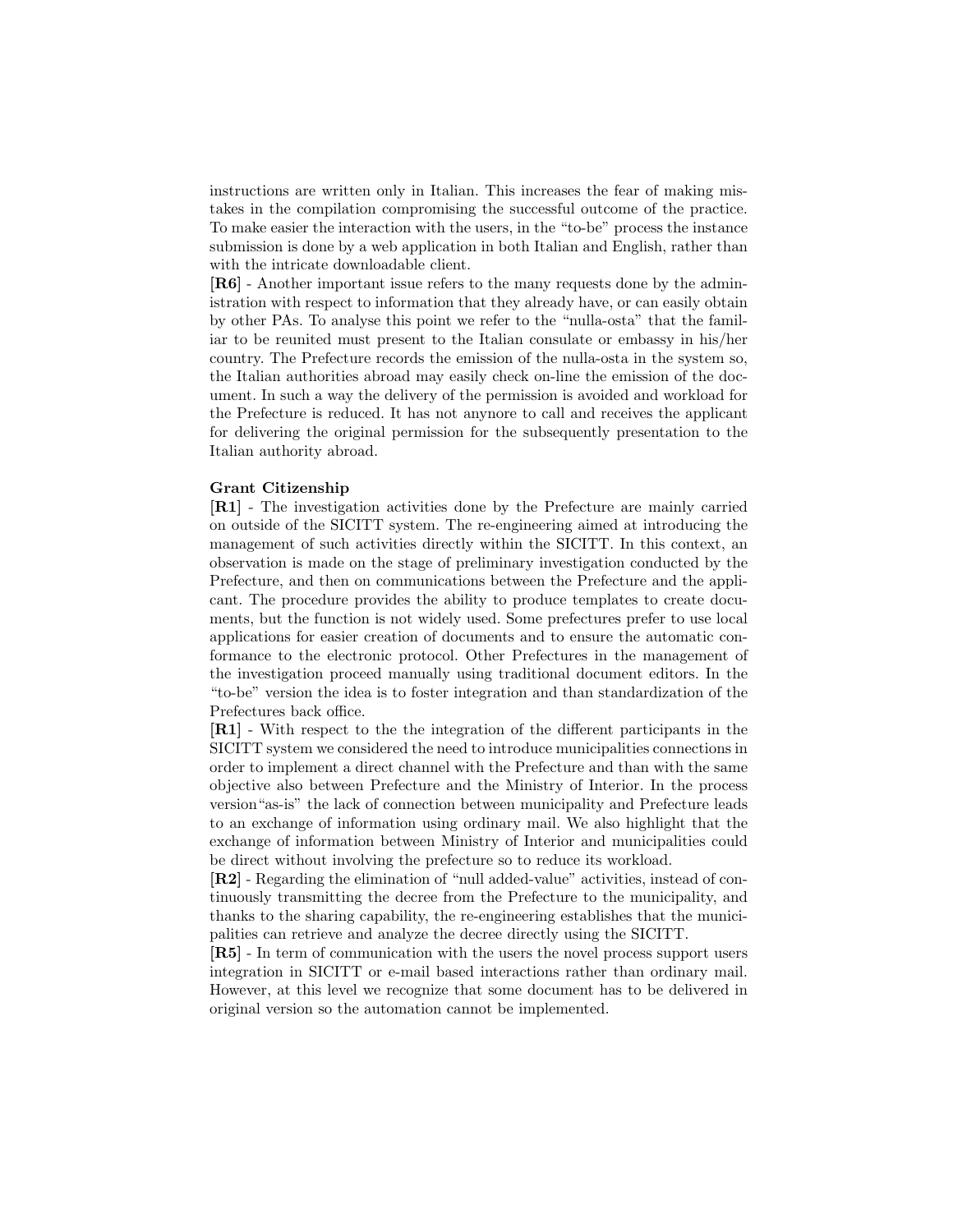#### Bouncer Registration.

[R1] - Regarding the full involvement of the parties all the police offices have been included in the BTF. This is particularly relevant for communications between police-headquarters and all the other police-offices, in relation to give opinions on a specific instance, and at the same time for rejection interaction from Prefecture to police-headquarters. Up to now some documents are managed in the back office, for example integration request of documentation or solicitation to the police-headquarters. This lacks a partial integration of the back office activities inside the BTF that compromises the quality of the process. The communications between the Prefecture and the applicant should be automated.

[R2] - The Prefecture cannot declare the rejection of the request until the policeheadquarters have not given their opinion. This causes a workload for the policeheadquarters that must carry on the check activities even when the Prefecture has already decided to reject. A "lazy" approach, in which the opinion of the police headquartes is requested only in case of a positive evaluation from the Prefecture has been introduced in the process.

[R5] - The process version "to-be" supports direct users integration in the BTF not forgetting to include security aspects. The modification we described above

|                             |                                       |        | Pools Activities Events Decision Points Message Flow |        |
|-----------------------------|---------------------------------------|--------|------------------------------------------------------|--------|
| Family Reunion              | $7(8)$   53 (57)   54 (74)            |        | 24(29)                                               | 29(36) |
| Grant Citizenship           | $ 11 \t(11)  \t64 \t(75)  79 \t(93) $ |        | 30 (42)                                              | 51(62) |
| Buncher Registration  6 (6) | 19(16)                                | 28(24) | 16(14)                                               | 16(17) |

Table 2. Characterization of "to-be" process specifications

led to the specification of the "to-be" versions for the various processes. In Table 2 we report the characteristics for the improved versions of the BPs. Within parenthesis we report the number of constructs for the version "as-is" for the same process. As can be noticed the two processes already in use could be made more efficient reducing the foreseen activities. On the other side the framework permitted to better specify the BP which is still under development. It is worth mentioning that we also validated the correctness of the derived processes requesting a deep review to the different civil servants involved in the delivery of the related services. This activity as been carried on asking to the civil servant to reproduce his/her activities with different fake input to the service. In all the simulations we carried on the "to-be" version of the process resulted to be adequate with respect to the civil servant expectations.

# 7 Conclusion and Future Work

In the PA domain requirements can come from many different sources and the deployed software often foresees the interactions of many authorities. Particu